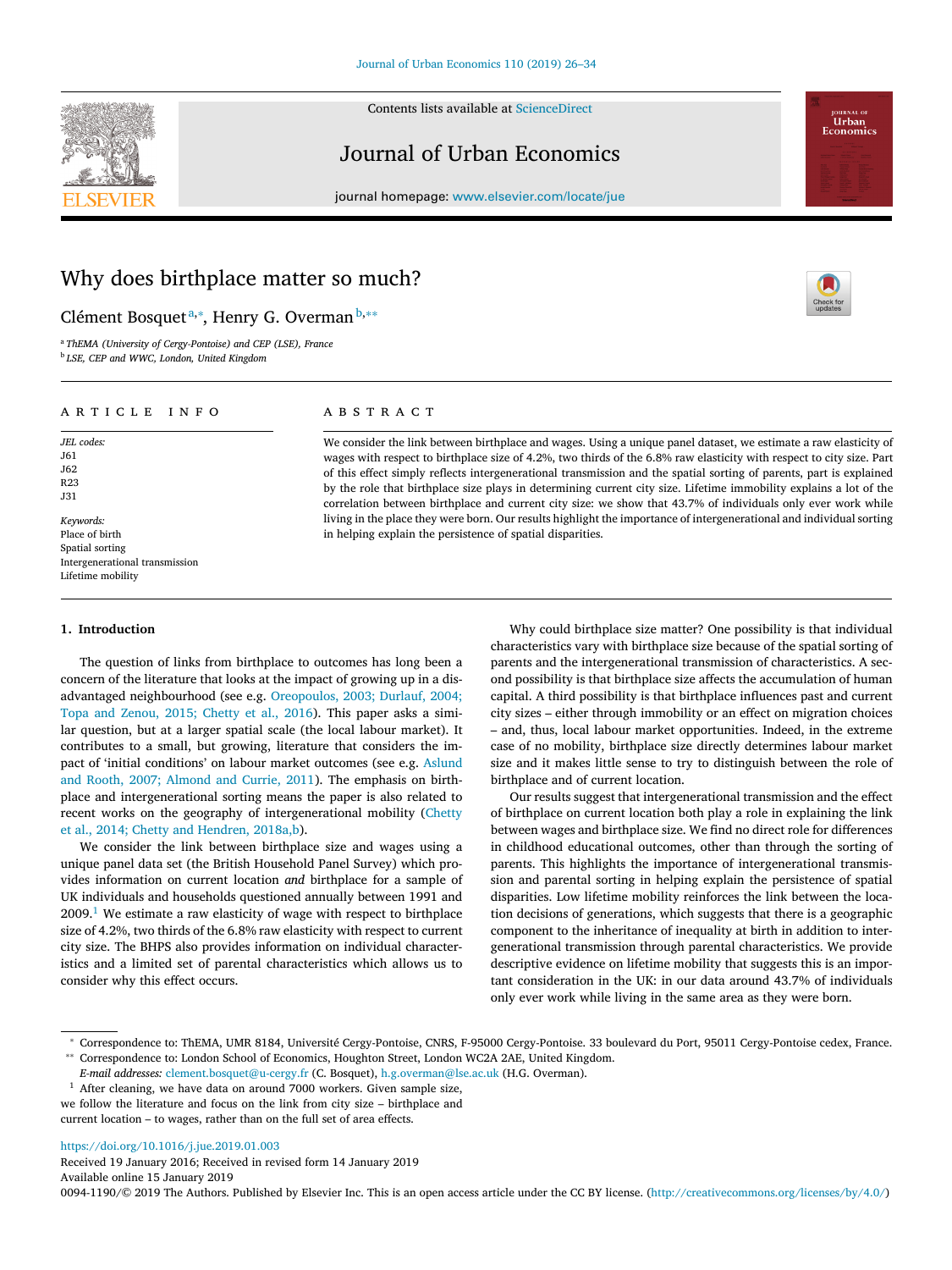<span id="page-1-0"></span>Our paper is closely related to the literature that considers the role of agglomeration economies in explaining spatial disparities. In the urban economics literature sorting – the concentration of more productive workers in more productive locations – plays an important role in understanding disparities across space. For example, [Combes](#page-8-0) et al. (2008) show that, for wages in France, the correlation between average individual fixed effects and area fixed effects is some-where around 0.3. Mion and [Naticchioni](#page-8-0) (2009) find qualitatively similar results for Italy. Such positive correlation can explain a large part of overall spatial disparities. For example, [Gibbons](#page-8-0) et al. (2014) show that between 85% and 88% of area wage disparities in the UK are explained by individual characteristics (including individual fixed effects). Combes and [Gobillon](#page-8-0) (2015) provide a recent survey and further discussion.

Because this literature uses individual level panel data to estimate area effects from movers across areas, there is a tendency to assume that the 'sorting' that explains the concentration of more productive workers in more productive locations is predominantly driven by the mobility decisions of workers. However, it is equally possible that the sorting that explains this concentration is predominantly the result of birthplace variation in individual characteristics combined with low levels of mobility. Indeed, both Mion and [Naticchioni](#page-8-0) (2009) and [Combes](#page-8-0) et al. (2012) show that selective migration accounts for little of the skill differences between dense and less dense areas and suggest a role for 'sorting at birth'. These birthplace effects could occur directly (e.g. if birthplace size helps determine educational outcomes) or indirectly via the sorting of parents (e.g. if parental characteristics help determine educational outcomes and parental characteristics are correlated with city size). We present evidence consistent with the latter, rather than the former explanation.

#### **2. Data and descriptive statistics**

We use the British Households Panel Survey (BHPS) which is a nonbalanced panel of households and individuals questioned in 18 waves from 1991 to 2009. The BHPS is based on a nationally representative sample of households recruited in 1991. Panel members comprise all individuals resident at sampled addresses at the first wave of the survey. Subsequent surveys re-interview these individuals annually, following any individuals who split-off from original households (e.g. because of family break-up or because a child enters adulthood and leaves home). All adult members of new households are interviewed, as are new members joining sample households. Children are interviewed once they reach the age of 16. The panel has several advantages. In addition to being representative, it also provides both labour market and geographical information (including birthplace) at a fine level of detail for individuals observed over a relatively long period of time.<sup>2</sup>

The full sample consists of 32,380 individuals observed on average 7.4 times for a total of 238,996 observations. Available variables cover a variety of topics including education, labour market outcomes, income, health, personal values, labour and life conditions (e.g. workplace characteristics, union membership, family commitments, relationship status, wellbeing). In terms of outcome variable, we focus on total gross pay constructed from self-reported data on 'usual gross pay per month in current job'. Basic control variables – gender and age – are available for all individuals.<sup>3</sup> For parental characteristics we use a measure of social class based on self-reported parental occupations ranging from unskilled to professional occupation with the parents' highest social class constructed as the maximum rank of mother and father.<sup>4</sup> For individual educational outcomes we construct a measure of qualification based on reported highest educational and academic qualifications. We end up with seven educational dummies: no qualifications; apprenticeship; age 16 qualification low grades; age 16 qualification higher grades; Alevel; HNC/D or teaching qualifications; 1st or higher degree.<sup>5</sup> These are mapped to years of education based on the modal education leaving age for each category. We also have information on the individual's current occupation classified according to one-digit SOC.<sup>6</sup>

In addition to information on these family and individual characteristics, the data set also provides information on both place of residence and birth. For place of residence we have very precise geographical coordinates (eastings and northings), while place of birth is recorded at the Local Authority District level. $<sup>7</sup>$  To study spatial sorting across cities</sup> we follow much of the existing literature and map these two geographies to local labour markets (constructed from Travel to Work Areas as described in [Gibbons](#page-8-0) et al., 2014). Given sample sizes – the mean number of workers by area and year is just under 39 – we focus on the effect of birthplace and current city size, measured using the number of people in employment.<sup>8</sup>

One disadvantage of the data is that we only have information on where people live, rather than where they work. This is unfortunate, because the existing agglomeration literature is mainly concerned with the link from workplace size to wages. In practice, this is not a major problem because Travel to Work Areas, our underlying geography, are constructed to ensure that at least 75% of the area's resident workforce work in the area and at least 75% of the people who work in the area also live in the area. Consistent with this, as we report below, we get estimates of the elasticity of wages with respect to current city size that are broadly in line with the existing literature.

Given small sample sizes, we drop individuals who were born outside of Great Britain (including those born, or currently located, in Northern Ireland). As our main focus is on wage disparities, we also drop observations corresponding to years in which the individual is studying, unemployed or retired. Concerns over self-reported hours lead us to focus on the total pay for full-time workers, although our results are robust to considering all workers. To allow us to include a reasonable set of observable characteristics, we drop individuals with missing occupation,

<sup>2</sup> Wave-to-wave retention rate averages 91.2%. For fully interviewed individuals (our sample), only 1% on average are not re-interviewed because of loss of contact – which might result from moves within or outside the area. Most of the (relatively small) attrition in the panel is due to refusal, out of scope, non-eligibility or death (BHPS user manual, volume A, section IV.20).

<sup>3</sup> We use age based on date of interview and date of birth (as reported age is inconsistent across waves).

<sup>4</sup> From the lowest to the highest social class the categories of occupation are as follows: unskilled, partly skilled, skilled manual, armed forces, skilled nonmanual, managerial and technical, and professional occupations.

<sup>5</sup> Age 16 qualifications are taken at the end of compulsory schooling, A-levels at the end of schooling (age 18). HNC is a Higher National Certificate, HND a Higher National Diploma, usually involving one or two year's study post-18, respectively. Most UK 1<sup>st</sup> degrees involve three years post-18 study.

<sup>6</sup> Managers and Senior Officials, Professional Occupations, Professional and Technical Occupations, Administrative and Secretarial Occupations, Skilled Trades Occupations, Personal Service Occupations, Sales and Customer Service Occupations, Process, Plant and Machine Operatives, and Elementary Occupations.

<sup>7</sup> Eastings and northings are the reference system used in the British National Grid providing location information rounded to the nearest one meter. Local Authorities Districts are the 326 sub-national divisions of England used for local government and the equivalent districts in Scotland and Wales.

<sup>8</sup> Birthplace and current city sizes are from the closest census year (1971, 1981, 1991, 2001, 2011) aggregated from TTWA level data constructed by Amior and [Manning](#page-8-0) (2017). Online appendix Table O7 provides descriptives for local labour market size. Historical city sizes (used as instruments) are constructed by mapping LAs to TTWA and using historical LA data from the Vision of Britain project which uses the UK census mapped to stable-across-time LA boundaries. See [http://www.visionofbritain.org.uk/data/.](http://www.visionofbritain.org.uk/data/) LAs are mapped to TTWAs using area share weightings. More information is available on request. Results available on request show that all results in the paper are robust to matching to specific years with linear interpolations between census years, to only one specific year or to using population instead of employment as the measure of city size.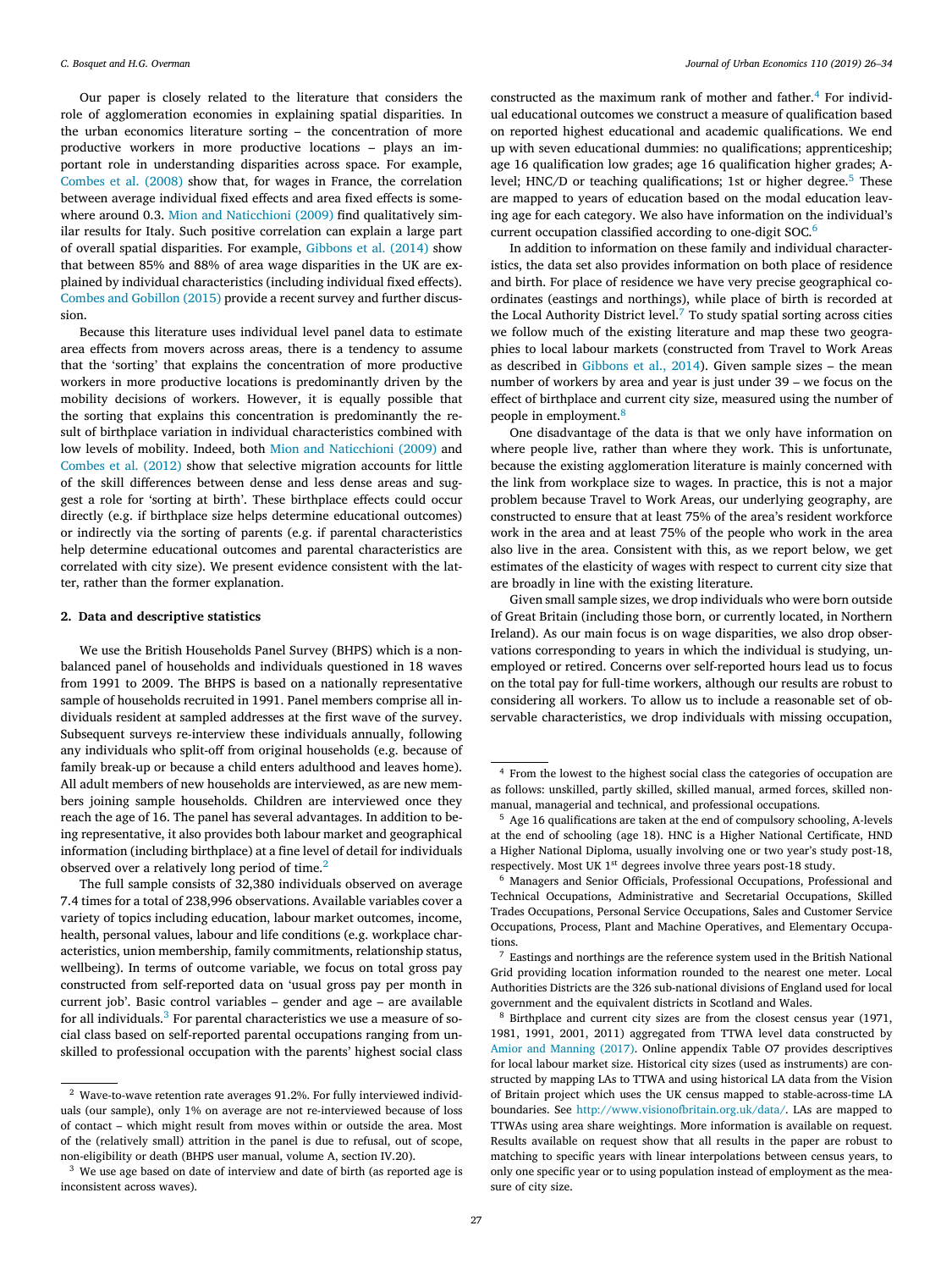<span id="page-2-0"></span>

| Descriptive statistics for full-time workers. |  |  |  |
|-----------------------------------------------|--|--|--|
|-----------------------------------------------|--|--|--|

| Variable                   | (1)     | (2)     | (3)     | (4)     | (5)     |
|----------------------------|---------|---------|---------|---------|---------|
| Women $(\%)$               | 45.9    | 46.1    | 46.1    | 45.9    | 44.7    |
| Age                        | 35.1    | 34.9    | 34.9    | 37.6    | 38.3    |
| Gross pay                  | 1487    | 1490    | 1490    | 1586    | 1649    |
| Occupation (%)             |         |         |         |         |         |
| Managers/Senior Officials  | 14.1    | 14.1    | 14.1    | 15.3    | 16.1    |
| Professional Occupations   | 9.7     | 9.9     | 9.9     | 10.9    | 11.5    |
| Professional & Technical   | 11.6    | 11.6    | 11.6    | 12.3    | 12.7    |
| Admin & Secretarial        | 17.8    | 17.9    | 17.9    | 17.5    | 17.1    |
| Skilled Trades             | 11.7    | 11.7    | 11.7    | 11.2    | 11.3    |
| Personal Service           | 11.3    | 11.2    | 11.2    | 10.3    | 9.7     |
| Sales and Customer Service | 6.6     | 6.6     | 6.6     | 5.7     | 5.4     |
| <b>Machine Operatives</b>  | 10.5    | 10.3    | 10.3    | 10.6    | 10.4    |
| Elementary                 | 6.7     | 6.6     | 6.6     | 6.2     | 5.7     |
| Location                   |         |         |         |         |         |
| Resident city size         | 504,951 | 507,542 | 507,731 | 488,481 | 475,576 |
| Live in city $(\% )$       | 70.7    | 70.6    | 70.7    | 69.6    | 69.6    |
| Live in London (%)         | 7.8     | 7.9     | 7.9     | 7.5     | 7.1     |
| Birth city size            | 587,361 | 586,162 | 585,722 | 596,379 | 603,166 |
| Born in city (%)           | 75.0    | 74.9    | 74.9    | 74.2    | 74.4    |
| Born in London (%)         | 9.4     | 9.4     | 9.4     | 9.5     | 9.7     |
| Number of observations     | 72,580  | 70,045  | 70,025  | 57,125  | 55,382  |
| Number of individuals      | 12,698  | 12,370  | 12,364  | 9,243   | 7,500   |

*Source:* Authors own calculation based on BHPS. *Notes:* Gross pay data are monthly and have been deflated using a consumer price index (base year=2005). Occupations classified according to one-digit SOC.

education and parents' highest social class, after extrapolating and interpolating from existing data where appropriate. This leaves us with 57,125 observations for 9243 individuals. Finally, when using the panel dimension of the data (with individual fixed effects), we keep only workers observed at least twice. This leaves us with 55,382 observations for 7500 individuals. This is our minimum sample size although, as will become clear below, we can use larger samples in some of our estimations when the full set of restrictions need not apply.

Descriptive statistics are provided in Table 1. Column (1) presents descriptive statistics for the sample of full-time workers restricted based on country of birth (dropping those born outside Great Britain, including in Northern Ireland) and dropping individuals who are studying, unemployed or retired. The focus on full-time workers leads to women being slightly under-represented in the total sample. Gross (monthly) pay figures deflated to 2005 base year look broadly in line with those reported from the Annual Survey of Hours and Earnings (and before that from the New Earnings Survey). Average city size is larger for birthplace than for current residence – explained by the fact that both birth-rates and immigrant shares are higher in larger cities (so more UK citizens are born in big cities, than live in those cities).  $9 \text{ Column} (2)$  shows what happens when we drop individuals with missing education, column (3) additionally drops those with missing occupation and column (4) those with missing parent's highest social class. Finally, column (5) keeps only full-time workers observed at least twice – the sample that we use when including fixed effects to exploit the panel dimension of the data. As is to be expected, these restrictions slightly skew the sample towards those with higher incomes and occupations associated with higher education levels – particularly when dropping individuals with missing highest parent social class and individuals observed only once. But none of the changes are particularly large. In short, to the extent the initial sample is representative, restricting on observable characteristics does not significantly affect the representativeness of our final sample.

# **3. Econometric strategy**

We now outline the way in which we estimate the effect of both current location and birthplace on individual wages. As discussed above, given sample sizes, our focus is on estimating the effect of city size, rather than the full set of birthplace and current city effects. As birthplace size is fixed we use a two-step estimator which allows us to control for individual heterogeneity using fixed effects in the first step.

To see why this is necessary, start by considering a simple 'one-step' method for assessing how outcomes vary with birthplace size. Denoting the (log of the) wage of individual *i* at date *t* as  $w_{i,t}$  we can regress:

$$
w_{i,t} = \gamma B_{a(i)} + \rho' PX_i + \beta' X_{it} + \lambda R_{a(i),t} + \varepsilon_{i,t}
$$
\n<sup>(1)</sup>

where  $B_{a(i)}$  is the (log of the) size of area *a* where individual *i* is born (calculated as described in [Section](#page-1-0) 2),  $PX_i$  are parental characteristics,  $X_{it}$  are time varying individual characteristics,  $R_{a(i), t}$  measures the (log of the) size of the area *a* of residence of individual *i* at time *t*,  $\gamma$ ,  $\lambda$ ,  $\rho$  and  $\beta$ are (vectors of) coefficients. The coefficient  $\gamma$  is the main object of interest and captures the elasticity of wages with respect to birthplace size ( $\lambda$  captures the same elasticity for current city size). As discussed in [Section](#page-1-0) 2, we have relatively limited data on parental characteristics – we use a measure of social class based on self-reported parental occupations. For individual controls, we have data on individual age, gender, educational outcomes and occupation. Finally, we include current place of residence to account for the effect of city size on wages as documented in the agglomeration literature.

While this 'one-step' estimator is intuitive, it leads to inconsistent estimates of  $\gamma$ ,  $\rho$ ,  $\beta$  and  $\lambda$  if individual unobserved characteristics are correlated with current city size, a fact that is well established in the economic geography literature (see Combes and [Gobillon](#page-8-0) (2015) for a review). Even if these unobserved characteristics are uncorrelated with birthplace size (after conditioning on parental characteristics), correlation between current city size and birthplace size will still render estimates of  $\gamma$  inconsistent. This is, of course, true more generally for any correlation between unobserved characteristics and the included right-hand side variables. Our emphasis on the correlation with current or birthplace city size simply reflects the fact that this fits with the

<sup>9</sup> https://www.ons.gov.uk/peoplepopulationandcommunity/populationand [migration/populationestimates/articles/populationdynamicsofukcityregionssi](https://www.ons.gov.uk/peoplepopulationandcommunity/populationandmigration/populationestimates/articles/populationdynamicsofukcityregionssincemid2011/2016-10-11) ncemid2011/2016-10-11.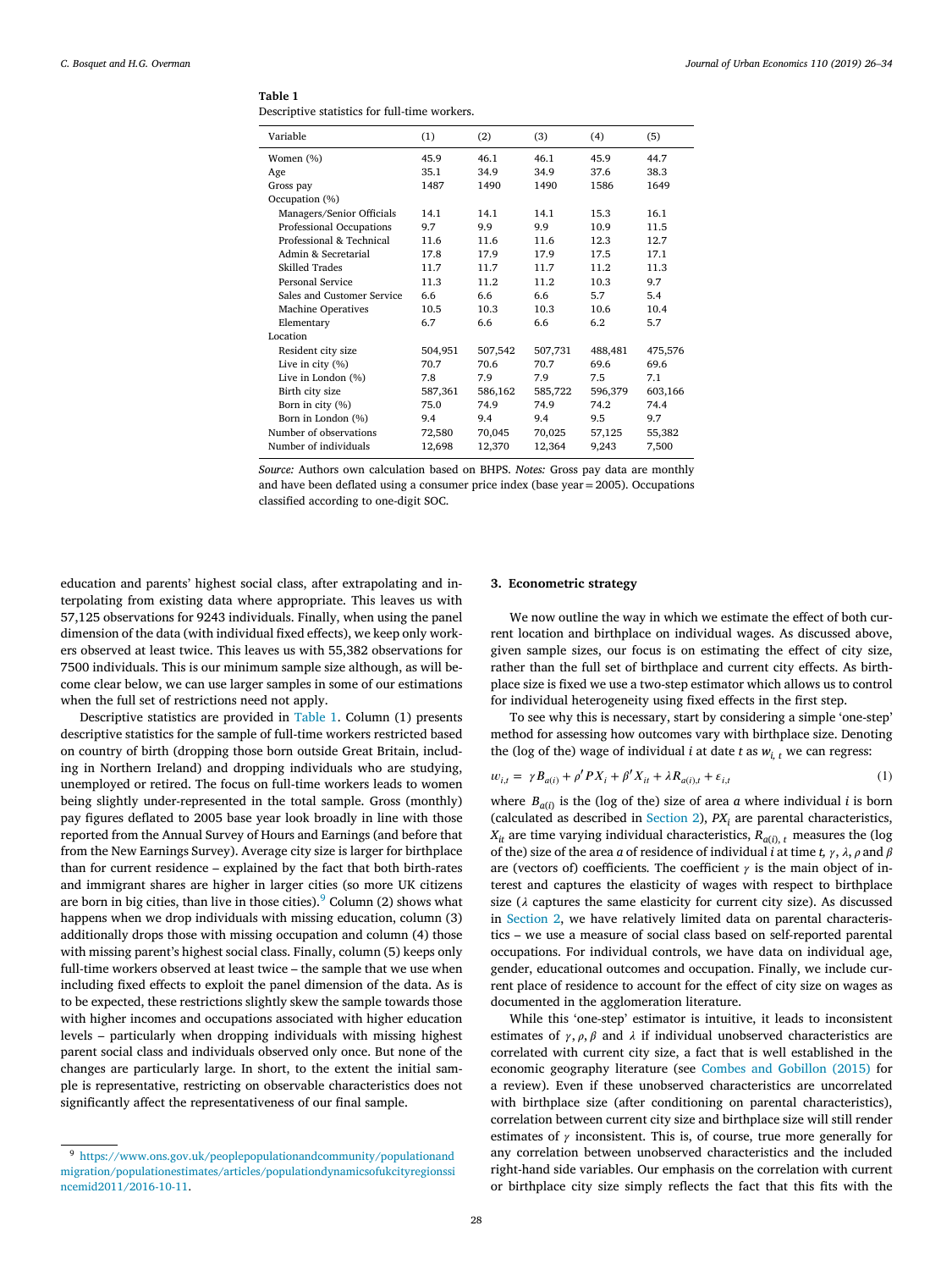<span id="page-3-0"></span>substantive focus of the paper and that these correlations are central to, and well-evidenced in, much of the recent urban economics literature on sorting and agglomeration effects.

To overcome this problem, we adopt a two-step econometric strategy in the spirit of [Combes](#page-8-0) et al. (2008). In the first step, we regress wage of individual *i* living in area *a* at date *t* on an individual fixed effect  $\theta_i$ , time-varying observable characteristics  $X_{it}$ , an area size effect  $R_{\alpha(i), t}$ , and a time fixed effect  $\delta_t$ :

$$
w_{i,t} = \theta_i + \beta' X_{it} + \lambda R_{a(i),t} + \delta_t + \varepsilon_{i,t}
$$
\n<sup>(2)</sup>

In the second step, we then regress the estimated individual fixed effects on time-invariant characteristics  $(Z_i)$  and birthplace size:

$$
\hat{\theta}_i = \gamma B_{a(i)} + \alpha' Z_i + \eta_i \tag{3}
$$

where  $B_{a(i)}$  is defined as in Eq. [\(1\),](#page-2-0)  $Z_i$  includes gender, education and parental characteristics,  $\eta_i$  is the error term and  $\gamma$  and  $\alpha$  are (vectors of) coefficients. As with [Eq.](#page-2-0) (1) the coefficient  $\gamma$  is the main object of interest and captures the elasticity of wages with respect to birthplace size.

If time variant unobserved shocks are uncorrelated with  $R_{a(i), t}$ , we can use the panel dimension of our data to estimate (2) to provide a consistent estimate of the coefficient on  $R_{a(i), t}$ . If we further assume that  $E[\eta_i|B_{a(i)}, Z_i] = 0$  then this two-step procedure also provides us with consistent estimates of the effects of birthplace and parental characteristics. Note that, if we use a fixed measure of city size  $\lambda$  is estimated from movers in Eq.  $(2)$  (current city size is perfectly correlated with individual fixed effects for stayers), but conditional on having an estimate  $\hat{\lambda}$ ,  $\gamma$  in Eq. (3) is estimated from all workers. It captures the elasticity of wages with respect to birthplace size after controlling for parental and individual characteristics, including current city size.

In a recent paper, De la Roca and Puga [\(2017\)](#page-8-0) suggest that we should be careful to distinguish between static and dynamic agglomeration economies when estimating wage equations of the kind we use in our first step (i.e. Eq. (2)). If adult learning is important, De la Roca and Puga show that we should control for the whole labour market history when assessing the impact of current city size. In their estimation, they consider a full set of area effects so allowing for the effect of adult learning involves the introduction of city-specific experience variables in their estimated equation. In our specification with only city size on the right hand side, this equates to including a variable that captures accumulated city size (up to and including the period before the current observation) in the first-step estimation. That is, we can estimate:

$$
w_{i,t} = \theta_i + \beta' X_{it} + \lambda R_{a(i),t} + \theta \sum_{t=t_0}^{t-1} R_{a(i),t} + \varepsilon_{i,t}
$$
 (2a)

where the summation captures accumulated city size from the time that the individual entered the labour market  $(t_0)$  until the period before the current observation. Following De-la-Roca and Puga, we restrict the summation to periods where the individual is working so that it has the interpretation of accumulated experience. As a result, this variable is equal to the product of the average past city size multiplied by the number of years the individual is present in the panel and working.

We present results using both the static and dynamic first-step specifications in what follows. As we discuss further below, once we recognise that birthplace size can affect outcomes, and that mobility rates are low, this further increases the difficulty of separately identifying the effect of current city size from accumulated experience.

If all the effect of birthplace size is explained by observed characteristics (of parents and individuals, including workplace location) then  $\gamma$ (in Eq.  $(3)$ ) should be 0. It is important to note, however, that if differences in these observed outcomes are partly explained by birthplace size then controlling for them will lead us to underestimate the coefficient on birthplace size. In contrast, omitting these variables may lead us to overestimate the coefficient on birthplace size – e.g. if spatial sorting of parents based on unobservable characteristics leads to variations in educational outcomes by city size.

An additional estimation issue arising for both the static and dynamic specifications concerns the endogeneity of city size. To address this concern, we follow the existing literature and use long lags of historical population from 1801 to instrument for current city sizes (measured using constant (2001) city size to reflect the fact that we only have one instrument).

# **4. Results**

We start with results for standard agglomeration regressions of wages on current city, rather than birthplace, size.<sup>10</sup> These results, reported in [Table](#page-4-0) 2, are interesting in two regards. First, because they provide an estimate of the elasticity of wages with respect to city size based on our BHPS data. Second, because they constitute the first-step estimates that we use in our two-step analysis.

The estimate of the elasticity of wages with respect to city size is around 6.8% when we control only for gender and age, falling to 4.6% as we add individual level controls for, education (column 2) and occupation (column 3). Results reported in column (4) show that this coefficient is roughly halved once we use the panel dimension of our data and include individual fixed effects. Both the point estimates, and the changes in coefficients as we include observable and unobservable characteristics, are broadly in line with the findings from the existing agglomeration literature.

Column (5) shows what happens when we follow De la Roca and Puga (2017) and distinguish between static and dynamic [agglomeration](#page-8-0) economies, by including variables to capture accumulated experience.<sup>11</sup> Finally column (6) reports estimates when we instrument for city size and learning using long lags of historical population dating from 1801. First stage regressions are reported in Table O1 of the online appendix. The instrumenting for current city size is completely standard. For learning, we construct the instrument by aggregating historical city sizes from the time that the individual entered the labour market – analogous to the expression for learning based on contemporaneous city sizes introduced in Eq. (2a).

To obtain the elasticity of wages with respect to birthplace size, we switch to two-step estimation. The one-step results, available in Table O2 of the online appendix suggest that the elasticity of wages with respect to birthplace ranges from around 1.2% to 3.8%. As explained in [Section](#page-2-0) 3, however, while the one-step results are easy to interpret, estimates of the coefficient on birthplace size are biased if unobserved ability is correlated with current city size. Switching to two-step estimation allows us to (partially) address this concern subject to the

<sup>&</sup>lt;sup>10</sup> All results reported in this section are robust to changes in the sample, including: using all workers or only lifetime movers, trimming top and bottom 1% of wages, only estimating on workers born 1966 onwards (as our city size data begin in 1971 and we match to nearest census year). As we only have one measure of historical city sizes, IV uses a time invariant measure of current city size based on total employment in 2001. Instrumenting does not change the city size only coefficient (column 4) and changing the timing of instruments does not change the results when instrumenting for city size and learning (column 6). For comparability, we use the same time invariant measure of city size for OLS. Results are robust to using time varying city size, a time invariant measure of birthplace size based on total employment in 1971, or using total population, instead of employment, as a measure of birthplace and current city size. Finally, results are robust to only estimating on individuals for whom we observe birthplace or learning. All these results are available on request.

 $11$  The number of individuals is smaller because learning is accumulated city size until t-1, so (with individual fixed effects) we need to observe individuals at least 3 times for them to be included in the sample used to estimate columns (5) and (6). We also lose the first observation for these individuals as, by definition, learning is not defined in the first period in which the individual is observed. Results available on request show that columns (1)–(4) are robust to the restriction of the sample to observations for which learning is observed.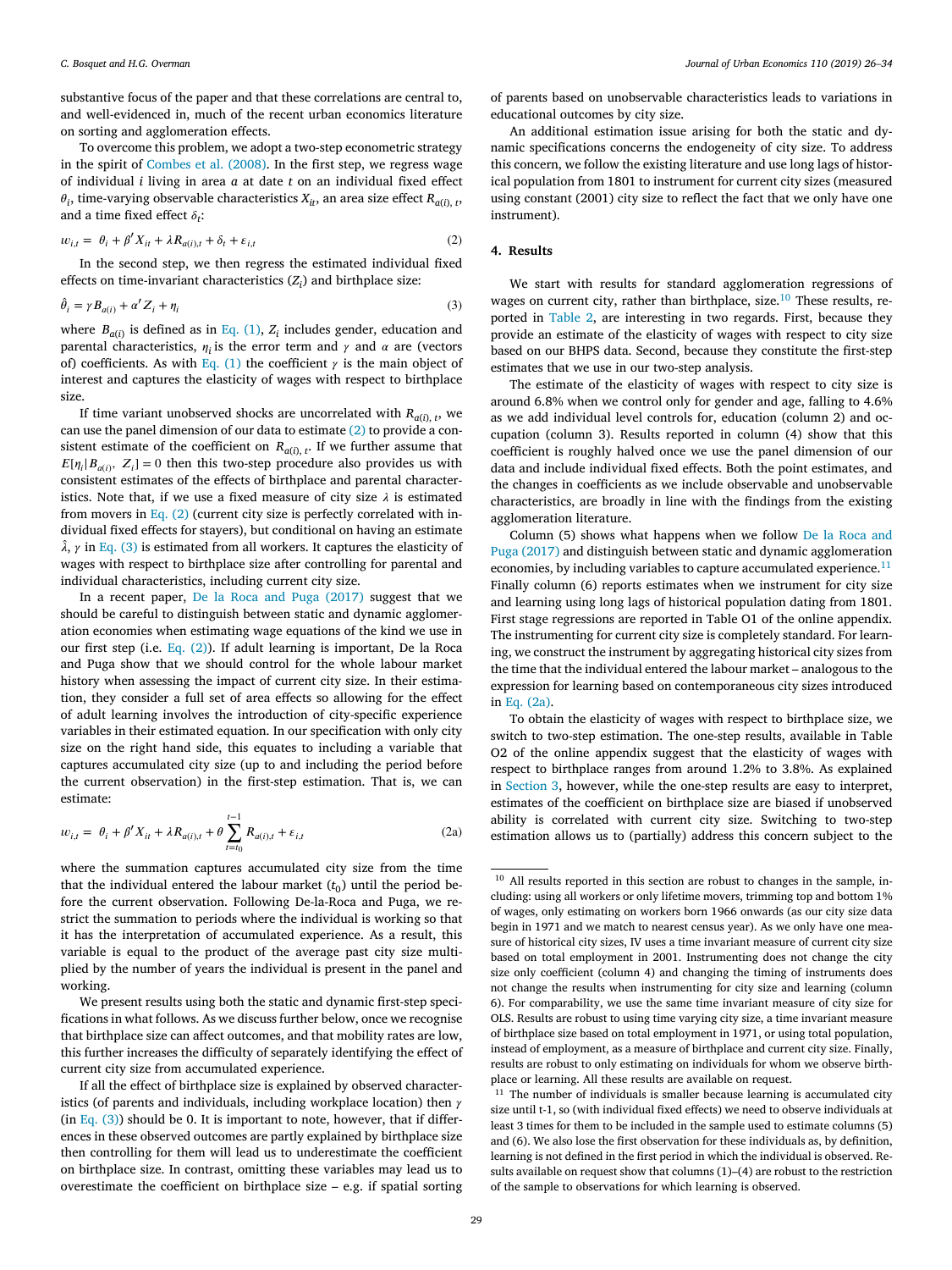<span id="page-4-0"></span>First-step regressions of (log) gross total wage on city size and controls (full-time workers only).

|                             | $(1)$ OLS  | $(2)$ OLS  | $(3)$ OLS  | $(4)$ OLS  | $(5)$ OLS  | $(6)$ IV   |
|-----------------------------|------------|------------|------------|------------|------------|------------|
| (log) City size             | $0.068***$ | $0.048***$ | $0.046***$ | $0.025***$ | $0.008**$  | $0.009**$  |
|                             | (0.003)    | (0.003)    | (0.003)    | (0.003)    | (0.004)    | (0.005)    |
| Learning                    |            |            |            |            | $0.060***$ | $0.061***$ |
|                             |            |            |            |            | (0.004)    | (0.004)    |
| Time FE                     | X          | X          | X          | X          | X          | X          |
| Gen., Age, Age <sup>2</sup> | X          | X          | X          | X          | X          | X          |
| Education                   |            | X          | X          | X          | X          | x          |
| Occupation                  |            |            | X          | X          | X          | X          |
| Individual FE               |            |            |            | X          | X          | X          |
| Observations                | 74.242     | 74,242     | 74,242     | 74.242     | 63,317     | 63,317     |
| R-squared                   | 0.320      | 0.445      | 0.512      | 0.846      | 0.853      | 0.853      |
| Number of ind.              | 10,545     | 10,545     | 10,545     | 10,545     | 8,923      | 8,923      |
|                             |            |            |            |            |            |            |

*Source:* Authors own calculation based on BHPS. *Notes:* Standard errors clustered at the current city by time level in parentheses. ∗∗∗*p <* 0.01, ∗∗*p <* 0.05, <sup>∗</sup>*p <* 0.1. City size is current city size measured using total employment in 2001; learning is log accumulated city size and calculated as explained in the text. In column (6), city size and learning are instrumented with city size in 1801 and accumulated 1801 city sizes. The Kleibergen-Paap rank Wald F statistics is 3571, suggesting no weak-instrument concerns. Education is defined using seven educational dummies, while occupation uses nine dummies based on one-digit standard occupational classification (SOC). See [Section](#page-1-0) 2 for details. In columns (4)–(6), gender and education are time invariant and absorbed by individual fixed effects.

#### **Table 3**

Second-step regressions for gross total wage; individual fixed effects on birthplace size and controls (full-time workers only).

|                       | (1)                   | (2)                   | (3)                   | (4)                   | (5)                  | (6)              | (7)                 |
|-----------------------|-----------------------|-----------------------|-----------------------|-----------------------|----------------------|------------------|---------------------|
| (log) Birthplace size | $0.042***$<br>(0.009) | $0.035***$<br>(0.008) | $0.033***$<br>(0.010) | $0.033***$<br>(0.009) | $0.023**$<br>(0.009) | 0.000<br>(0.008) | $-0.001$<br>(0.008) |
| 1st-step controls     |                       |                       |                       |                       |                      |                  |                     |
| Time FE               | X                     | X                     | X                     | X                     | X                    | X                | X                   |
| Age, $Age^2$          | X                     | X                     | X                     | X                     | X                    | X                | X                   |
| Occupation            |                       |                       |                       | X                     | X                    | X                | X                   |
| (log) City size       |                       |                       |                       |                       | X                    | X                | IV                  |
| Learning              |                       |                       |                       |                       |                      | X                | IV                  |
| 2nd-step controls     |                       |                       |                       |                       |                      |                  |                     |
| Gender, birth year    | X                     | X                     | X                     | X                     | X                    | X                | X                   |
| <b>HPSC</b>           |                       | X                     | X                     | X                     | X                    | X                | X                   |
| Education             |                       |                       | X                     | X                     | X                    | X                | X                   |
| Observations          | 7.500                 | 7,500                 | 7,500                 | 7,500                 | 7,500                | 6,472            | 6,472               |
| R-squared             | 0.146                 | 0.201                 | 0.333                 | 0.322                 | 0.319                | 0.466            | 0.468               |

*Source:* Authors own calculation based on BHPS. *Notes:* Standard errors clustered at the birthplace level in parentheses. ∗∗∗*p <* 0.01, ∗∗*p <* 0.05, <sup>∗</sup>*p <* 0.1. Birthplace size is measured using the number of people in employment from the closest census year. Occupation, education, city size and learning are all defined as in the notes to Table 2. HSPC is Highest Parental Social Class. In column (7), city size and learning are instrumented with city size in 1801 and accumulated 1801 city sizes in the first step. See [Section](#page-1-0) 2 for further details. For these second-step estimates, the number of observations corresponds to the number of individuals because the dependent variable is the individual fixed effects estimated in the first step.

caveats discussed in [Section](#page-2-0)  $3<sup>12</sup>$  Results for the first-step regressions have already been reported in Table 2, whilst results for the second-step regressions are reported in Table 3. Comparing the birthplace elasticity in column (4) of Table 3 (0.033), with its one-step equivalent (0.026) shows that we underestimate the coefficient on birthplace size if we ignore the correlation between unobserved ability and current city size.  $^{\rm 13}$ 

The raw elasticity of wages with respect to birthplace size, controlling only for demographic characteristics (column (1) of Table 3), is 4.2%. This suggests that individuals born in London in 1971 make on average 6.6% more than individuals born in Manchester (the second largest TTWA in the UK) and 9.3% more than individuals born in Liverpool (the sixth largest).<sup>14</sup> Columns (2)–(6) of Table 3 allow us to consider how different mechanisms explain this correlation between birthplace size and wages. The interpretation of these results obviously depends on the order of introduction of these variables, an issue we discuss in depth in [Section](#page-6-0) 6. In this section, controls are introduced in the natural ordering of life events. We hence start by including controls for parental social class – a family characteristic that is clearly predetermined for individuals in the sample used for estimation. Results are reported in column (2) and show that the coefficient on birthplace size is reduced by around 20%, reflecting the fact that some of the correlation between birthplace size and wages is explained by the sorting

<sup>12</sup> We put time varying variables – time fixed effects, age, age squared, occupation, current and accumulated city size (learning) in the first stage. Time invariant variables – gender, highest parent social class (HSPC), education and the cohort effect (birth year) go in the second stage. We can control for age in the first stage because individuals are not interviewed at the same date every year. Results available on request show that the findings are robust to controlling only for age squared in the first stage and to using Weighted Least Squares with the inverse of individual fixed effect variance as the weights in the second stage.

<sup>&</sup>lt;sup>13</sup> To provide a clean comparison, Table O3 in the online appendix reproduces Table O2 for the sub-sample of individuals used in this second-step regression (Table 3), controlling for birth year. Results are robust.

<sup>14</sup> (4*,* 084*,* 810∕882*,* 333) <sup>0</sup>*.*<sup>042</sup> − 1 and (4*,* 084*,* 810∕493*,* 218) <sup>0</sup>*.*<sup>042</sup> − 1, respectively.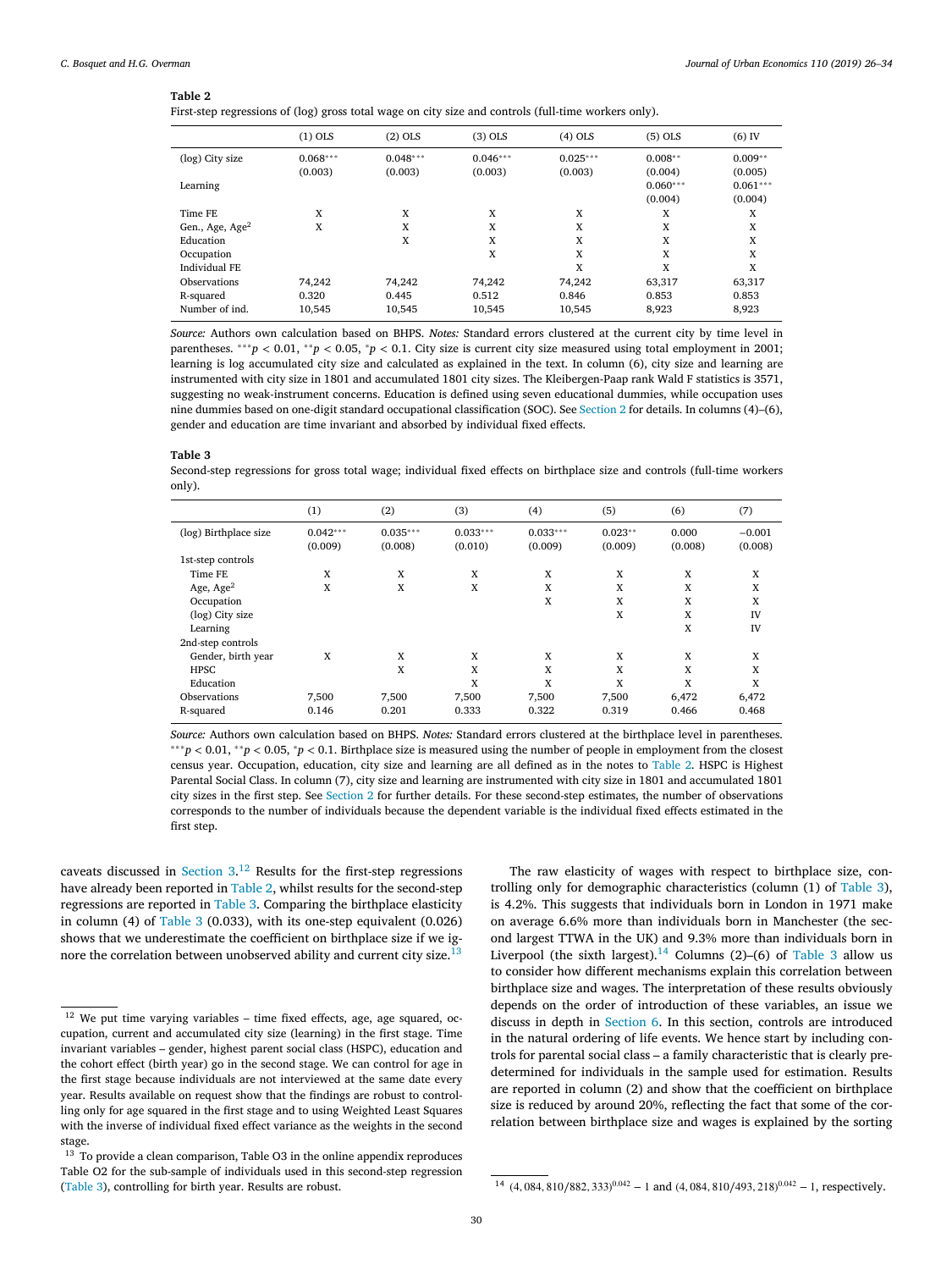of *parents* across places of different sizes.<sup>15</sup> Given what we know about intergenerational transmission (see, e.g., Black and [Devereux,](#page-8-0) 2011 for a review), this suggests that higher parental social class must be positively correlated with city size. Table O4 in the online appendix reports several descriptive statistics that suggest that this is indeed the case.

Column (3) shows what happens once we introduce individual education as an additional control. The coefficient on birthplace size is almost unchanged, suggesting that the correlation between birthplace size and wages does not work through own educational outcome (once we control for parental characteristics). Consistent with this, results in Table O5 in the online appendix show that there is a positive significant correlation between birthplace size and years of education but that this effect disappears once we control for parental social class. These results only look at education quantities, which leaves open the question of whether variations in school quality across different sized cities could help explain our results. To consider this, we tested whether the returns to schooling varied by birthplace size by interacting the qualification dummies with birthplace size. We generally found no significant effects for qualifications obtained at the end of compulsory schooling.<sup>16</sup> Coefficients are also insignificant if we, instead, include the interaction of years of education with birthplace size.

Controlling for own occupation (column 4) similarly has little effect. In contrast, controlling for current city size (column 5) has a substantial impact on the birthplace size elasticity reducing it further from 3.3% to  $2.3\%$ <sup>17</sup>

In column (6) of [Table](#page-4-0) 3 we allow for adult learning by introducing cumulated experience. As is clear from results in column (5) of [Table](#page-4-0) 2, allowing for learning makes a big difference in terms of the estimated effect of current city size on wages. In turn, this makes a big difference to our estimates of the coefficient on birthplace size, as shown in the second-step results reported in column (6) of [Table](#page-4-0)  $3.18$  This suggests a third mechanism that explains the correlation between wages and birthplace size: specifically, it determines the amount of time spent in large cities which increases wages via the effect of adult learning in big cities. As discussed in [Section](#page-2-0) 3, the fact that the elasticity of wages with respect to birthplace size is now 0 suggests that all the effect of birthplace size is explained by the included observed characteristics. Finally, once again, column (7) shows that instrumenting in the first-step for current city size and learning using historical population (in levels and aggregated from first labour market entry, respectively) makes no substantive difference to our results.

The results in [Table](#page-4-0) 3 are estimated using all workers. As discussed above while the effect of current city size is identified from movers, *conditional* on having an estimate of current city size the effect of birthplace is identified from all workers for whom we can calculate individual fixed effects (i.e. those with more than one observation). [Appendix](#page-8-0) A shows what happens when we estimate [Table](#page-4-0) 3 only for lifetime movers. The broad pattern of results in terms of changes to the coefficient on birthplace size is in line with those reported in [Table](#page-4-0) 3. Two differences do emerge, however. First, the initial correlation between birthplace size and individual fixed effects (i.e. before controlling for any individual or family characteristics) is somewhat weaker for lifetime movers than for the sample as a whole. Second, as we move across columns the coefficients reduce less quickly for lifetime movers and some residual effect of birthplace size remains. That is, the overall effect of birthplace size is less important for movers. But in contrast to stayers observable characteristics of individuals cannot completely explain the birthplace size effect. As we will see below, both these differences can be explained by the fact that birthplace perfectly determines current city size for stayers (making the overall effect of birthplace larger for stayers, but also consistent with the fact that controlling for current city size explains more of that bigger birthplace coefficient).

To summarise, results so far suggest an elasticity of wages with respect to birthplace size of around 4.2%. Some of this correlation is capturing the sorting of *parents* across places of different sizes. Once we control for this parental sorting, own educational outcome does not play much of a role in explaining the correlation between wages and birthplace size, and neither does occupation. In contrast, the fact that birthplace determines current city size plays an important role via the effect of static and dynamic agglomeration economies on wages. This pattern is broadly similar for both movers and non-movers. These results suggest an important role for lifetime mobility in explaining the link between birthplace and wages. We consider this in more detail in the next section.

#### **5. Geography and lifetime mobility patterns**

The results in [Table](#page-4-0) 3 make clear that the most substantial reduction in the coefficient on birthplace size occurs when we control for current and accumulated city size. Once we control for these, along with individual controls, we completely account for the link between birthplace size and wages. Consistent with the agglomeration literature, we know from [Table](#page-4-0) 2 that current and accumulated city size both have a positive effect on wages. This suggests that the reduction in the coefficient on birthplace size when current and accumulated city size are added as controls occurs because of a positive correlation between birthplace size and the size of cities where individuals work as adults. Consistent with this, results in Table O6 of the online appendix, show a strong positive relationship when regressing current city size on birthplace size. For movers the correlation is still positive, albeit weaker than for the full sample. This helps explain why the coefficient on birthplace size is similar (although slightly smaller) when we focus only on lifetime movers. Thus, while low lifetime mobility does not fully explain the positive coefficient on birthplace size it is an important mechanism through which birthplace, via its effect on current and accumulated city size, affects wages.

Because the BHPS provides information on both current location and place of birth, we can use it to assess the extent of lifetime mobility in Britain. We ignore mobility for non-work-related reasons – such as study or retirement – and focus on the share of workers who have only ever worked while living in the same place as they were born. The first row in [Table](#page-6-0) 4 shows the overall figures and then broken down by qualification. As the table shows, over 40% of workers have only ever worked in the place where they were born. The breakdown by qualification shows that these figures are decreasing with education level – consistent with the wider literature on the relationship between education and mobility.<sup>19</sup>

The next 4 rows show the figures broken down by the type of area in which the individual was born. The figures provide evidence that mobility also varies with birthplace size – although the major difference is observed in the larger lifetime mobility away from rural areas. The pattern with respect to qualifications is repeated across area types. The final two rows consider similar figures but now focus on whether someone was born in the same place of birth as their parents (these figures are calculated for a sub-set of the 5361 individuals for whom we observe both parent and individual birthplace). These figures are higher than for the percentage of individuals who have always worked where they

<sup>&</sup>lt;sup>15</sup> A Wald test suggests that the change in coefficient from 0.042 (0.009) to 0.035 (0.008) is statistically significant at the 1% level.

<sup>&</sup>lt;sup>16</sup> These are CSE or O-level qualifications (depending on cohort) taken at age 16. In some specifications, we find evidence of a positive effect of birthplace size on the returns for some post-compulsory schooling qualifications (A levels and degrees) and negative effects for other post-compulsory schooling qualifications (apprenticeships). Results are available upon request.

<sup>&</sup>lt;sup>17</sup> A Wald test suggests that the change in coefficient from 0.033 (0.009) to 0.023 (0.009) is statistically significant at the 1% level.

<sup>18</sup> A Wald test suggests that the change in coefficient from 0.023 (0.009) to 0.000 (0.008) is statistically significant at the 1% level.

<sup>19</sup> For example, [Diamond](#page-8-0) (2016) documents that 67% of US citizens live in their birth state, the figure being only 50% for college graduates.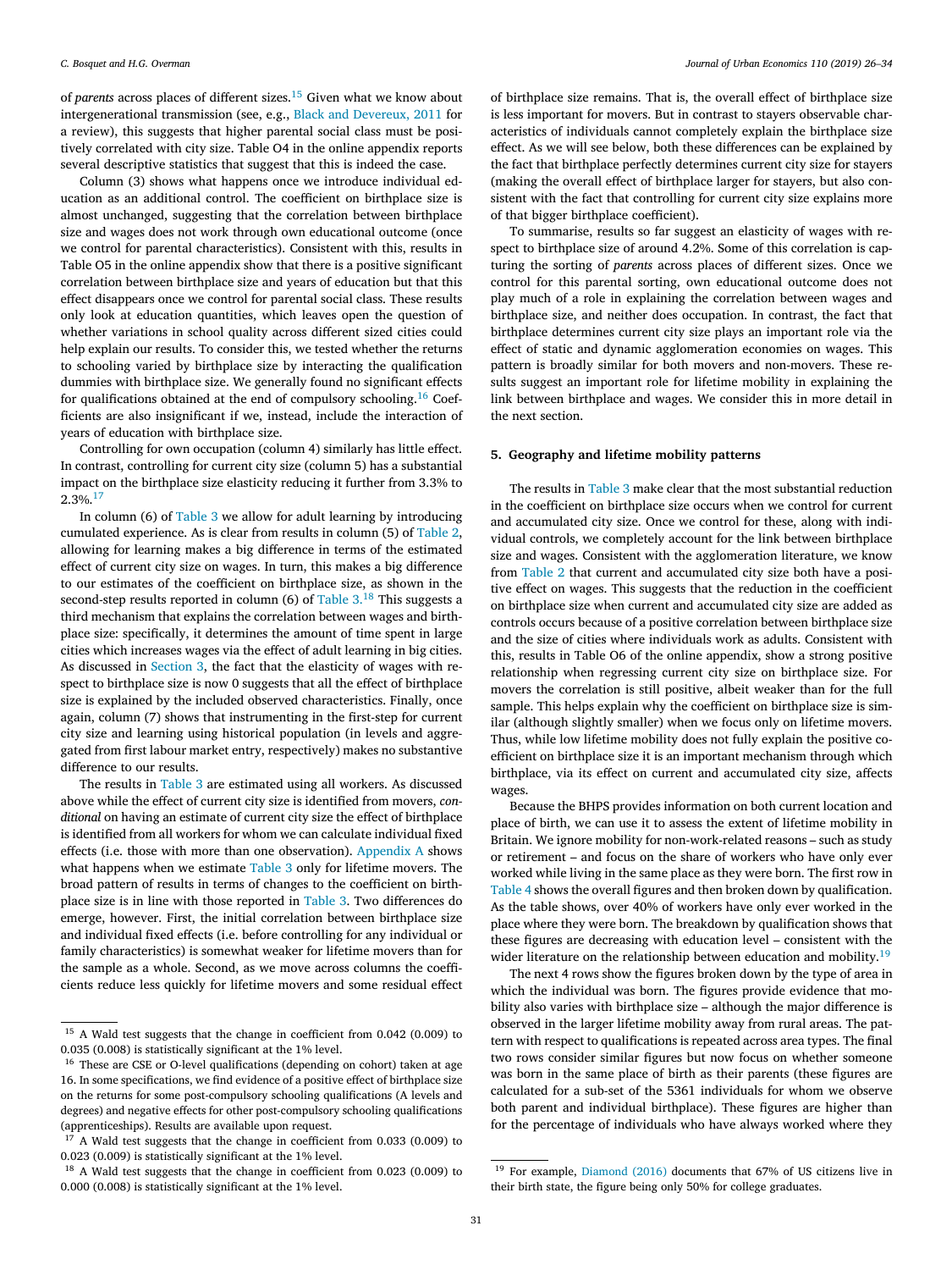<span id="page-6-0"></span>

| Lifetime mobility: Various indicators based on area where work, area where parents born, area at different ages, by skills. |  |  |  |  |
|-----------------------------------------------------------------------------------------------------------------------------|--|--|--|--|
|-----------------------------------------------------------------------------------------------------------------------------|--|--|--|--|

| % always worked where born              | Total | No quals. | GCSE eq. | A-level eq. | Degree |
|-----------------------------------------|-------|-----------|----------|-------------|--------|
| Total                                   | 43.7  | 51.8      | 48.7     | 45.8        | 30.5   |
| Born in                                 |       |           |          |             |        |
| Rural                                   | 33.2  | 40.7      | 37.9     | 32.9        | 21.4   |
| Small city                              | 46.5  | 52.0      | 53.5     | 51.7        | 29.2   |
| Medium city                             | 45.1  | 57.1      | 49.5     | 48.6        | 28.9   |
| Large city                              | 48.8  | 57.2      | 53.8     | 50.3        | 37.2   |
| % born same place as (all individuals): |       |           |          |             |        |
| Mother born                             | 53.8  | 63.0      | 56.2     | 50.5        | 49.9   |
| Father born                             | 52.8  | 56.7      | 56.7     | 50.1        | 48.8   |
| % live in area where born at age        |       |           |          |             |        |
| 16                                      | 61.0  | 59.9      | 60.7     | 69.8        | 69.1   |
| 18                                      | 57.5  | 62.5      | 60.5     | 52.4        | 63.4   |
| 21                                      | 45.9  | 59.4      | 53.2     | 40.7        | 38.1   |
| 65                                      | 44.2  | 52.8      | 40.8     | 41.8        | 27.8   |
|                                         |       |           |          |             |        |

*Source:* Authors own calculation based on BHPS. *Notes:* Areas correspond to Local Labour Market Areas and are classified either as rural or urban with urban further divided in to large cities (employment greater than 260,000), medium cities (employment 130,000–260,000) and small cities (employment smaller than 130,000). See online appendix Table O7 for further details. Education is classified based on an aggregation of the highest educational and academic qualifications variables. GCSE qualification includes those with O-level and CSE; A-level includes those with HND, HNC or teaching qualifications; Degree includes both 1st and higher degree. First panel based on all workers; second panel based on all individuals for whom we observe at least one parent's birthplace; third panel based on all individuals.

were born. This is partly explained by the fact that lifetime mobility is increasing with age (and that people tend to have children when they are younger). But the degree of intergenerational persistence in place of birth is still striking.

Consistent with this, the bottom panel of Table 4 shows that the aggregate lifetime mobility figures hide substantial heterogeneity with respect to age. The table shows overall lifetime mobility at four particular cut-offs – age 16 (compulsory schooling age), age 18 (end of schooling), age 21 (the age at which most university graduates complete their course) and age 65 (retirement). $20$  The figures show that nearly 61% of 16 years olds live in the same places as they were born, 57.5% of 18 year olds and 46% of 21 year olds. The full set of figures (available on request) show a gradual decline until age 56, with figures increasing slightly afterwards, suggesting some return migration for retirement.

To summarise, both lifetime immobility and the positive correlation between current city and birthplace sizes for movers play an important role in helping explain the link between birthplace and current city sizes. $21$  In the next section, we consider the relative importance of this effect on current city size and other factors that help explain the role for birthplace size on wages.

## **6. Decompositions**

The previous section considered the role of different observable variables in explaining the correlation between birthplace size and wages. As discussed above, the order in which variables are introduced and the partial correlation between explanatory variables will have implications for the changes in the magnitudes of the birthplace coefficients as we move from specification to specification. Our ordering above was justified by what we know about the sequencing of the different de-

terminants.<sup>22</sup> Specifically, for an individual, parental social class is determined 'at birth' and before educational outcomes are determined. In turn, educational outcomes tend to be determined before occupation and city of residence. In this section, we ask what happens if we ignore this information on the sequencing of determinants and instead decompose the correlation between wages and birthplace size in to the contribution from different observable variables.

To assess the relative importance of all the observables of interest (i.e. parental social class, education, occupation, current city size and eventually learning), we implement the decomposition proposed by [Gelbach](#page-8-0) (2016). This allows us to calculate how much of the change in the birthplace coefficient can be attributed to particular observables as we move from a specification which controls for only basic observables (age, gender) to the full specification that includes all observables. The simple decomposition procedure uses the omitted variable bias formula to calculate the share of each observable (or group of variables) in explaining the total change in the coefficient of interest.

Gelbach's methodology is designed for standard one-step regressions so we adapt it to our two-step specification. The technical details are provided in the online appendix. Intuitively, the decomposition works as follows: A variable will explain a large share of the change in the birthplace coefficient if it is 1) highly correlated with wages in a 'full' regression including all control variables and 2) highly correlated with birthplace size in a partial regression where the variable is regressed on birthplace size and basic controls (such as gender and age). For instance, current city size will explain a large share of the change in the birthplace coefficient if it is highly correlated with wages in the full regression (conditional on individual fixed effects and observable characteristics; as shown in [Table](#page-4-0) 3) and with birthplace size in the partial regression (allowing for basic controls; as shown in Table O6 in the online appendix). Conversely, occupation will not explain a large share of the change in the birthplace coefficient if, as is the case, it is weakly

<sup>20</sup> Note that these figures are calculated for all individuals, rather than focusing on mobility for work (which would make no sense for many 16-21 year olds who are still in education and thus outside the labour force).

<sup>&</sup>lt;sup>21</sup> Including learning effects places a much stronger weight on the full set of adult local labour market decisions and reduces estimates of the coefficient on birthplace size. The correlation of current and birth city size for movers becomes more important once we allow for accumulated city size. This highlights the difficulties of separately estimating dynamic (i.e. learning) and static agglomeration economies in situations where a relatively large proportion of workers are immobile. See D'Costa and [Overman](#page-8-0) (2014) for further discussion.

 $^{22}$  Results available upon request show that some changes in birthplace coefficient are robust to the order of introduction of variables. For instance, occupation has little effect on the coefficient (even if introduced first), while current city size has roughly the same effect on the coefficient if we introduce it before education and parental social class. Interestingly, swapping the order of education and parental social class does make a difference, with the change in the coefficient larger if education is introduced first (as opposed to second). This is consistent with the discussion in the text on the decomposition of the change in the birthplace coefficient.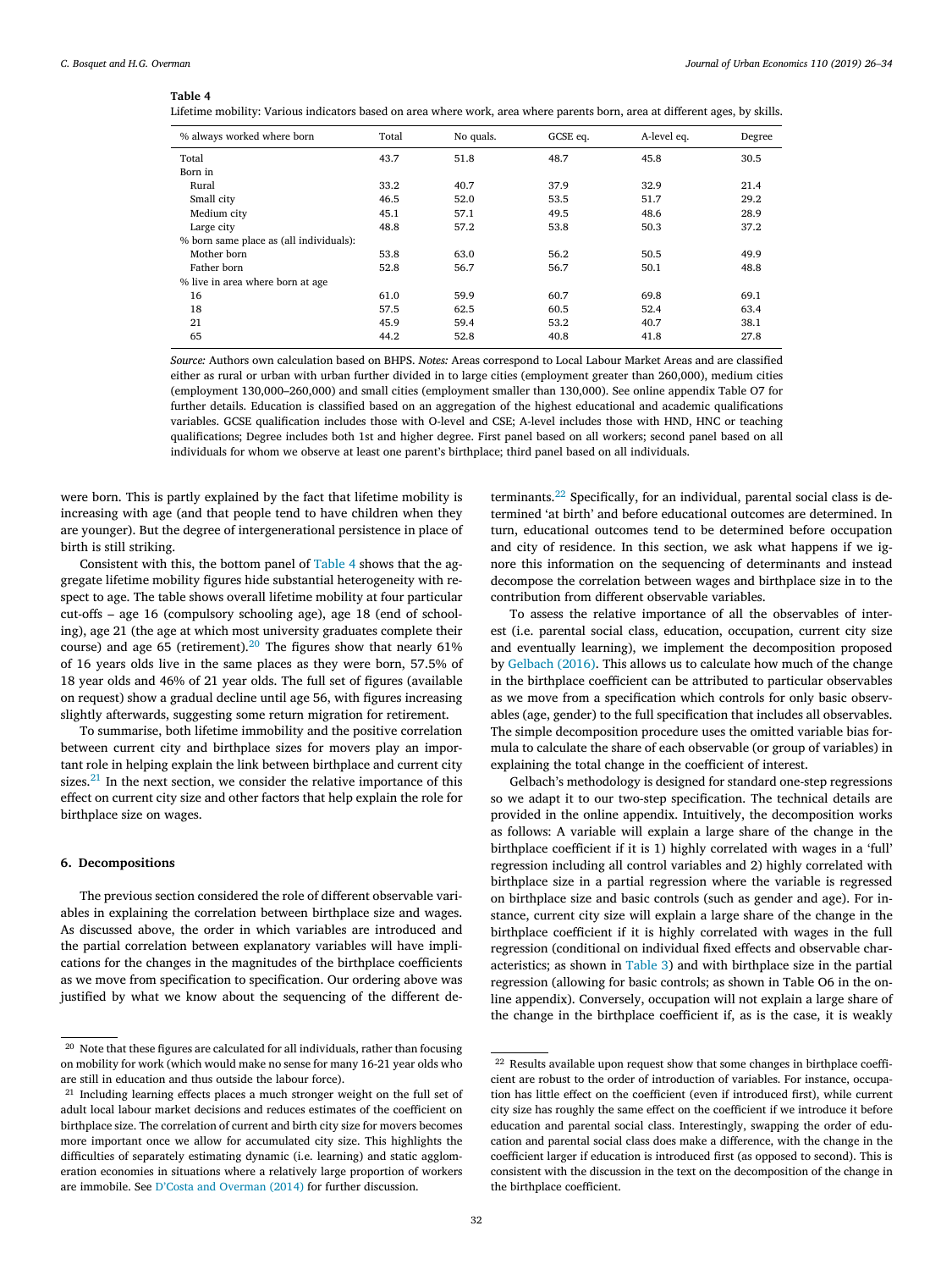Decomposition of the total effect of birthplace size, with OLS in the first step.

|                 |                | Without learning                                        |                                   |                | With learning                                           |                                   |                                                          |  |
|-----------------|----------------|---------------------------------------------------------|-----------------------------------|----------------|---------------------------------------------------------|-----------------------------------|----------------------------------------------------------|--|
|                 | (1)            | (2)                                                     | (3)                               | (4)            | (5)                                                     | (6)                               | (7)                                                      |  |
| Variables       | $\hat{\delta}$ | $\hat{\delta}/(\hat{\beta}_{base} - \hat{\beta}_{tot})$ | $\hat{\delta}/\hat{\beta}_{base}$ | $\hat{\delta}$ | $\hat{\delta}/(\hat{\beta}_{base} - \hat{\beta}_{tot})$ | $\hat{\delta}/\hat{\beta}_{base}$ | $(\hat{\beta}_{c-1} - \hat{\beta}_c)/\hat{\beta}_{base}$ |  |
| <b>HPSC</b>     | 0.0032         | 16.8%                                                   | 7.6%                              | 0.0026         | 6.5%                                                    | 6.5%                              | 16.7%                                                    |  |
| Education       | 0.0048         | 25.6%                                                   | 11.6%                             | 0.0043         | 10.9%                                                   | 10.9%                             | 3.7%                                                     |  |
| Occupation      | 0.0005         | 2.8%                                                    | 1.3%                              | 0.0005         | 1.3%                                                    | 1.3%                              | 0.7%                                                     |  |
| City size       | 0.0102         | 54.2%                                                   | 24.6%                             | 0.0034         | 8.7%                                                    | 8.6%                              | 24.2%                                                    |  |
| Learning        |                |                                                         |                                   | 0.0258         | 65.4%                                                   | 65.2%                             | 54.3%                                                    |  |
| 1st step contr. | 0.0001         | $0.7\%$                                                 | 0.3%                              | 0.0028         | 7.2%                                                    | 7.2%                              |                                                          |  |
| Total           | 0.0189         | 100.0%                                                  | 45.4%                             | 0.0394         | 100.0%                                                  | 99.7%                             | 99.7%                                                    |  |

*Source:* Authors own calculation based on BHPS. *Notes:* Occupation, education, city size and learning are all defined as in the notes to [Table](#page-4-0) 2. HSPC is Highest Parental Social Class. See [Section](#page-1-0) 2 for further details. 1st step controls include time fixed effects, age and its square.

correlated with wages conditional on individual fixed effects and observables characteristics or if it is weakly correlated with birthplace size allowing for basic controls. The technique fully explains the change in the birthplace coefficient that is due to all the variables included to capture different mechanisms (i.e. parental social class, education, occupation, current city size and learning), so the sum of all the shares of the change in the birthplace coefficient is equal to one. One might also be interested in decomposing the total effect of birthplace size (rather than the total change in its coefficient once all control variables are included), in which case the sum of all terms in the decomposition would be less than one if the birthplace coefficient is not driven to zero.

Since the decomposition is based on the full specification of wages on all controls, plus on partial regressions of the mechanism variables on birthplace size and basic controls, results do not depend on the order of introduction of control variables in the wage equation. On the other hand, it completely ignores potential causal influences of some variables on other variables (e.g. parental social class might have a causal impact on education). As a consequence, the decomposition will tend to underestimate the importance of variables that might influence other variables (e.g. parental social class).

In Table 5 below, the last row of columns (1) and (4), reports  $\hat{\delta}_{total}$ the total change in the birthplace coefficient as we move from a regression including only basic controls (gender and age) to a regression including full controls. For each row, columns (1) and (4) report  $\hat{\delta}_i$  the contribution of each mechanism variable *i* (or group of dummies in the case of HPSC, education and occupation) to the total change in the birthplace coefficient. Columns (2) and (5) report this as the share of each mechanism in the total change in the coefficient  $(\hat{\beta}_{base} - \hat{\beta}_{tot})$  where  $\hat{\beta}_{base}$  is the raw birthplace coefficient of 4.2% reported in column (1) of [Table](#page-4-0) 3 and  $\hat{\beta}_{tot}$  is the birthplace coefficient once we control for all mechanisms. In the left hand side of Table 5, which does not include learning, this is 2.3% from column (5) of [Table](#page-4-0) 3, while in the right hand side of Table 5, including learning, this is 0.0, from columns (6) of [Table](#page-4-0) 3.<sup>23</sup> Finally, columns (3) and (6) report the decomposition of the total effect of birthplace size.

For comparison, column (7) shows how much of the change in the birthplace coefficient we attribute to each set of observables if we use information on the sequencing of the determinants: each row reports the change of the birthplace coefficient between consecutives columns of [Table](#page-4-0) 3 relative to the raw birthplace coefficient ( $(\hat{\beta}_{c-1} - \hat{\beta}_c)/\hat{\beta}_{base}$ ). This method naturally attributes more weight to parental social class which is controlled for first and less weight to education that does not play a big role conditional on parental social class as explained in [Section](#page-3-0) 4.

The left-hand side of Table 5 shows that, without controlling for learning, current city size (i.e. living place) explains the biggest share (around one fourth) of the birthplace elasticity, which is consistent with the existence of significant agglomeration effects combined with low mobility documented in the previous subsection. Educational attainment and parental social class explain 11.6% and 7.6% of the raw birthplace elasticity, respectively. Occupation plays a much smaller role.

As noted above, the decomposition tends to underestimate the importance of variables that influence other variables. As shown in Table O5 in the online appendix, education is not correlated with birthplace size, conditional on parental social class. But because education is more correlated with wages than is parental social class, the decomposition (which ignores the role of parental social class in explaining education) attributes education greater explanatory power for changes in the birthplace coefficient. In contrast, the results in column (7) impose restrictions on the sequencing of determinants. As parental social class likely impacts educational attainment, whereas the reverse is not possible, we view 11.6% (column 3) as the upper bound for the share of birthplace coefficient explained by education and 3.7% (column 7) as the lower bound. Similarly, the upper and lower bound for the share of birthplace coefficient explained by parental social class are 16.7% (column 7) and 7.6% (column 3).

Note that, in these regressions, where we do not control for learning, around 55% of the total birthplace coefficient is left unexplained. The right-hand side of Table 5 shows that controlling for learning (experience accumulated in larger cities) reduces the unexplained part of the total birthplace coefficient to zero. Learning itself, explains around 66% of the total birthplace coefficient. The estimated shares of the birthplace coefficient due to HPSC and education are quite stable when learning is introduced, but the share due to agglomeration economies (current city size) more than halves to less than 10%, consistent with the findings of De La Roca and Puga [\(2017\).](#page-8-0)

## **7. Conclusions**

This paper considers the link between birthplace size and wages. We show that there is a positive correlation between birthplace size and wages and that the magnitude is similar to that of current city size. A number of mechanisms appear to explain (most of) this link between wages and birthplace size. First, birthplace size is linked to parental social class so that some of the link between wages and birthplace size is explained by the sorting of parents. Once we control for parental social class, there appears to be no additional role for education. Second, current city size is correlated with birthplace size creating a link from birthplace to current location. As current city size influences wages (as a result of agglomeration economies) the effect of birthplace on current city size is the second mechanism through which the effect operates. Third, because adult learning matters, the effect on current location provides an additional mechanism because it determines the amount of time spent in large cities which increases wages via the effect of adult learning in big cities. Inertia explains some of these findings: around 40% of workers only ever work while living in the area that they were

 $23$  Results available upon request show that the decomposition is robust to instrumenting for city size and learning in the first step and that first-step estimates are not affected by this instrumentation.